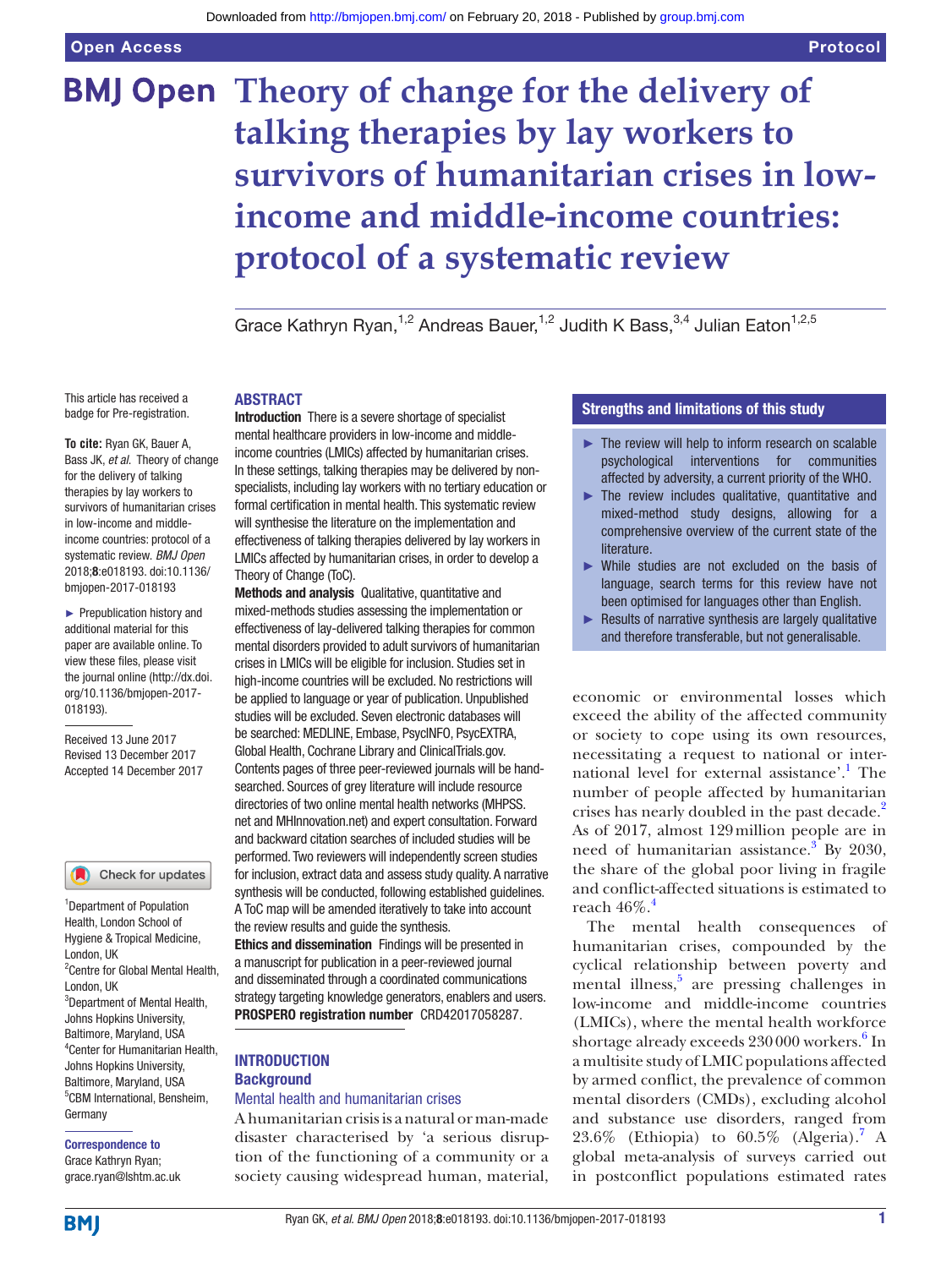<span id="page-1-0"></span>Table 1 Criteria for probably efficacious treatments (adapted from Chambless *et al*[49\)](#page-8-1)

- 1. Two wait-list controlled experiments
- ► Demonstrated effectiveness in comparison with wait-list control
- OR 2. One between-group design experiment
	- ► Demonstrated (1) superiority over a psychopharmacological agent, psychological placebo or other treatment; or (2) equivalence to an established treatment in an adequately powered study
	- ► Used treatment manuals
	- ► Characteristics of the client sample clearly specified
- OR 3. Series of three or more single-case design experiments
	- ► Demonstrated superiority over a psychopharmacological agent, psychological placebo or other treatment
	- ► Conducted with good experimental design
	- ► Used treatment manuals
	- ► Characteristics of the client sample clearly specified

of 15%–20% for depression and post-traumatic stress disorder (PTSD) alone, mirroring projections from other crises. $89$  While the evidence from LMICs is weak, the WHO recognises that both the prevalence and risks associated with drug and alcohol use may also be elevated in humanitarian settings.<sup>[10 11](#page-7-8)</sup>

The mental healthcare needs of survivors of humanitarian crises are significant, yet specialist care in LMICs is often weakest in the aftermath of a crisis.[12](#page-7-9) For example, Liberia and Sierra Leone—two West African countries which have both experienced years of protracted violence and a recent Ebola outbreak—each has just one trained psychiatrist currently practising.[13 14](#page-7-10) Researchers and policy makers are therefore responding to the escalating number of humanitarian crises in LMICs by developing and testing non-specialist mental health interventions in order to produce evidence-based guidelines.<sup>11 15-18</sup>

# Lay-delivered talking therapies

Talking therapies are psychological interventions that are delivered primarily through dialogue between a provider and an individual recipient or group of recipients.<sup>19</sup> Several meta-analyses have shown that talking therapies can be effective for the treatment of CMDs in populations affected by humanitarian crises, $20$   $21$  including survivors of torture and mass violence. $22-24$  Consequently, talking therapies are recommended in much of the normative guidance on mental health and psychosocial support (MHPSS), such as the Inter-Agency Standing Committee (IASC) guidelines on MHPSS in emergencies and the Sphere Handbook.<sup>15 16</sup>

There is also a growing body of evidence indicating that talking therapies can be delivered effectively by non-specialist mental healthcare providers in

 $LMICs.<sup>25-30</sup> However, less is known about the delivery of$ talking therapies by lay workers, a subset of non-specialists with no tertiary education or formal professional or paraprofessional certification in mental health.<sup>31</sup> This is a challenge in humanitarian settings, where even non-specialist health professionals such as nurses and general practitioners are often spread thin. In 2014, the WHO called for partnerships with governmental and non-governmental organisations to develop and test scalable psychological interventions, including lay-delivered talking therapies, in communities affected by adversity.[18](#page-7-18) As a result of this initiative, Problem Management Plus has since been manualised and trialled in Kenya using community health workers with high school diplomas. $1732$ 

# **Rationale**

While new research into scalable psychological interventions is expected to contribute significantly to the evidence base for lay-delivered talking therapies in LMICs, there is still a need to take stock of the existing literature. Several recent systematic reviews of psychological interventions for survivors of humanitarian crises are limited to controlled trials, $20\frac{20\frac{23}{4}\frac{24}{33}}{3}$  although others do include uncontrolled studies and, $34-37$  in some cases, qualitative or mixed-methods studies as well.<sup>21</sup> <sup>22</sup> <sup>38–42</sup> Many of these reviews have identified examples where talking therapies are delivered by non-specialists who could be classified as lay workers; however, few differentiate between lay workers and other non-specialists, despite lay workers' comparatively low level of qualification.

The psychological interventions included in recent reviews are not only delivered by different types of workers (eg, lay workers vs other non-specialists); frequently, they are also delivered in different formats (eg, group vs individual sessions), with different durations and frequencies (eg, single vs multiple sessions), in different environments (eg, acute vs protracted crisis), to different populations (eg, refugees vs internally displaced persons) and target different disorders (eg, PTSD vs depression). Given the diversity of approaches used to implement psychological interventions in different contexts and the scarcity of resources for mental health research in  $LMICs<sub>1</sub><sup>43</sup>$  it is especially important that new research be guided by a clear understanding of what has already been tested, how, where and for whom. There has not yet been a review that synthesises the available literature from LMICs on the delivery of talking therapies to survivors of humanitarian crises by lay workers specifically.

We therefore propose to undertake a narrative synthesis of qualitative, quantitative and mixed-method studies of the implementation or effectiveness of lay-delivered talking therapies for adult survivors of humanitarian crises in LMICs. One key output will be a Theory of Change (ToC) describing the general pathway by which these interventions seek to achieve impact (ie, a reduction in mental health-related morbidity), as well as the variety of approaches that have already been used to implement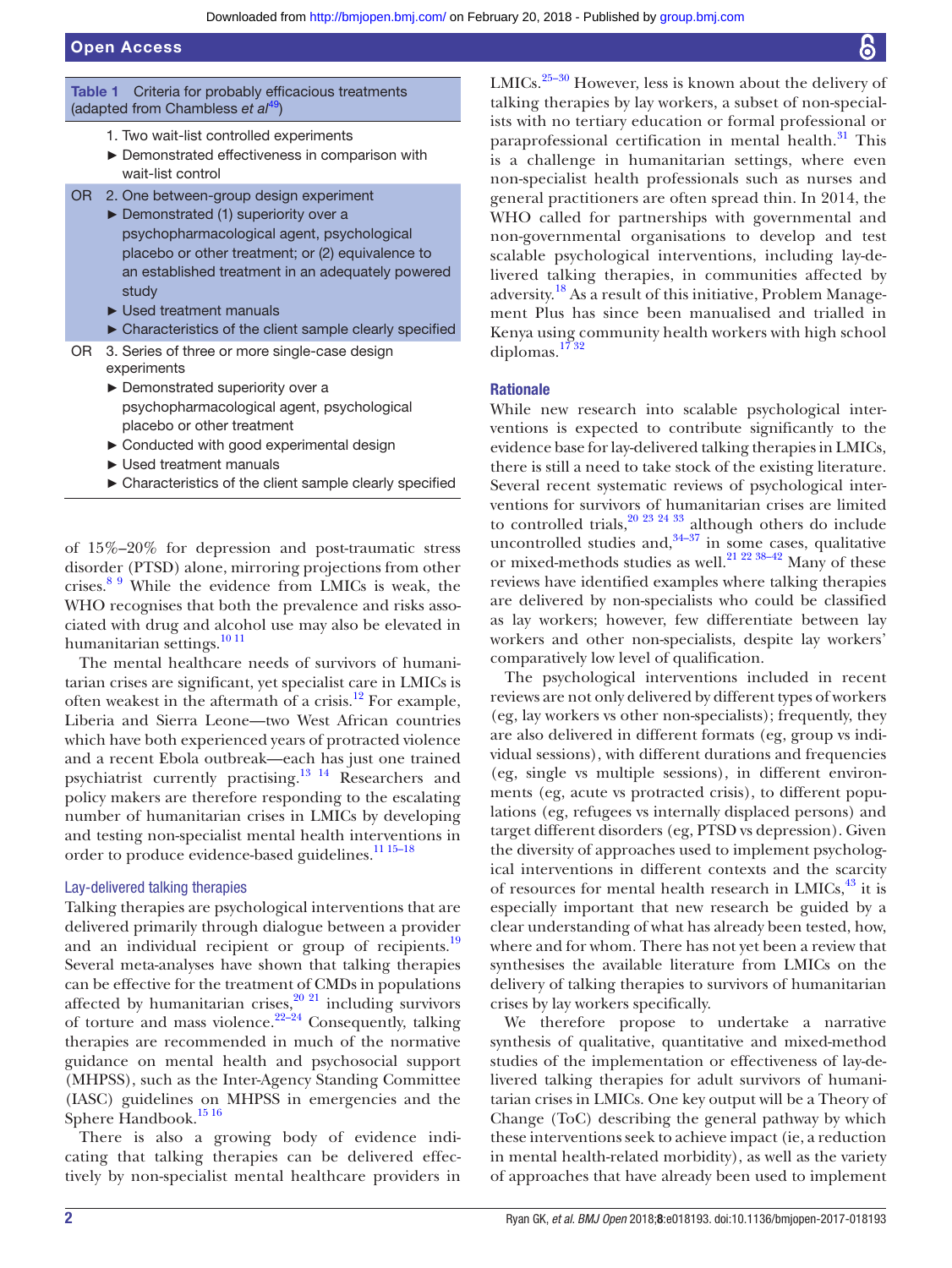# Box 1 Outcomes of interest

<span id="page-2-0"></span>Patient outcomes (adapted from van Ginneken *et al*<sup>[51](#page-8-6)</sup>)

- ► Improvement of symptoms (eg, level of anxiety).
- ► Psychosocial functioning (eg, level of self-esteem).
- ► Disability (eg, level of dependency).

Implementation outcomes (adapted from Proctor *et al*<sup> $52$ </sup>)

- ► Acceptability (ie, satisfaction).
- ► Adoption (ie, initial implementation, intention to try, uptake, utilisation).
- ► Appropriateness (ie, compatibility, perceived fit, practicability, relevance, suitability, usefulness).
- ► Feasibility (ie, actual fit or utility, practicability, suitability for everyday use).
- ► Fidelity (ie, adherence, delivered as intended, integrity, quality of programme delivery).
- ► Implementation cost (ie, cost-benefit, cost-effectiveness, marginal cost).
- ► Penetration (ie, level of institutionalisation, service access, spread).
- ► Sustainability (ie, continuation, durability, incorporation, institutionalisation, integration, maintenance, routinisation, sustained use).

these interventions to different subpopulations and in different contexts.

# Aims and objectives

### Aim

The review aims to describe the current state of the research literature on the implementation and effectiveness of lay-delivered talking therapies targeting CMDs among survivors of humanitarian crises in LMICs.

#### **Objectives**

- 1. to conduct a systematic review of qualitative, quantitative and mixed-methods studies on this topic
- 2. to identify key similarities and differences among the studies identified, using techniques of narrative synthesis
- 3. to develop a ToC specific to this topic, by mapping common interventions, indicators, assumptions, rationales and outcomes onto a pathway of change.

#### Methods and analysis

This systematic review protocol was developed in accordance with the Preferred Reporting Items for Systematic Reviews and Meta-Analyses Protocol guidelines and registered with the International Prospective Register of Systematic Reviews (PROSPERO; CRD42017058287).<sup>[44 45](#page-8-2)</sup> The protocol in PROSPERO will be updated to reflect any amendments.

# Eligibility criteria

#### **Participants**

We will consider studies that provide treatment to adults  $(\geq 18$  years) who have first-hand experience of a humanitarian crisis that occurred during their lifetime, including former soldiers and prisoners. We use Warren *et al*'s<sup>[1](#page-7-0)</sup> definition of a humanitarian crisis, referenced previously,

which may refer to either an acute or protracted crisis. Our scoping search revealed that exposure to protracted crises is not always described in text, perhaps because these crises extend over long periods of time and may come to be accepted as the status quo in some countries. For studies that do not explicitly describe a humanitarian crisis in text, we will refer in the first instance to the list of protracted crises compiled by the Food and Agriculture Organization of the United Nations and then contact corresponding authors for clarification in case of any lingering ambiguity (see the Selection process section).[46](#page-8-3)

We will exclude studies of interventions provided primarily to children or adolescents (<18 years), adults who were not alive at the time of the disaster (ie, exposure was before birth), and individuals who were incarcerated or serving in the military at the time of study.

#### **Interventions**

We include talking therapies (eg, cognitive behavioural therapy, narrative exposure therapy) delivered by lay workers, which we define as psychological therapies involving talking in person with a trained lay worker, either one-on-one or in a group format. We adopt the definition for lay worker proposed by Lewin *et al*<sup>[47](#page-8-4)</sup> as 'any health worker carrying out functions related to healthcare delivery; trained in some way in the context of the intervention; and having no formal professional or paraprofessional certificated or degreed tertiary education'.[47](#page-8-4)

In order to be considered for inclusion, interventions should explicitly target one or more CMDs. As the authors are unaware of any universal definition of CMDs, we include the following categories from the 2016 International Classification of Diseases that are most relevant to survivors of humanitarian crises: depressive and other mood disorders (excluding manic episode and bipolar affective disorder); phobic, dissociative, somatoform, obsessive-compulsive and other neurotic disorders; adjustment disorders and reactions to severe stress, including PTSD; and alcohol and substance use disorders. Studies including subthreshold cases of CMDs may be included, provided that the intervention is delivered for the express purpose of treating CMD symptoms.

We will exclude self-help therapies, telephone and computerised therapies, and any other intervention in which the main mode of delivery is not inperson dialogue with a trained lay worker. We will also exclude Psychological First Aid and other general psychoeducation or psychosocial interventions that do not provide an evidence-based talking therapy.<sup>[48](#page-8-5)</sup>

For the purposes of this review, evidence-based talking therapies will be identified using the criteria for empirically supported therapies outlined by Chambless and Hollon. Accordingly, the therapeutic component of the intervention should at minimum meet one of the three criteria for 'probably efficacious treatments', as shown in [table](#page-1-0)  $1^{49\,50}$  If, at the stage of full-text screening, the evidence base for a given therapy is not obvious from the text, reviewers will conduct a brief literature search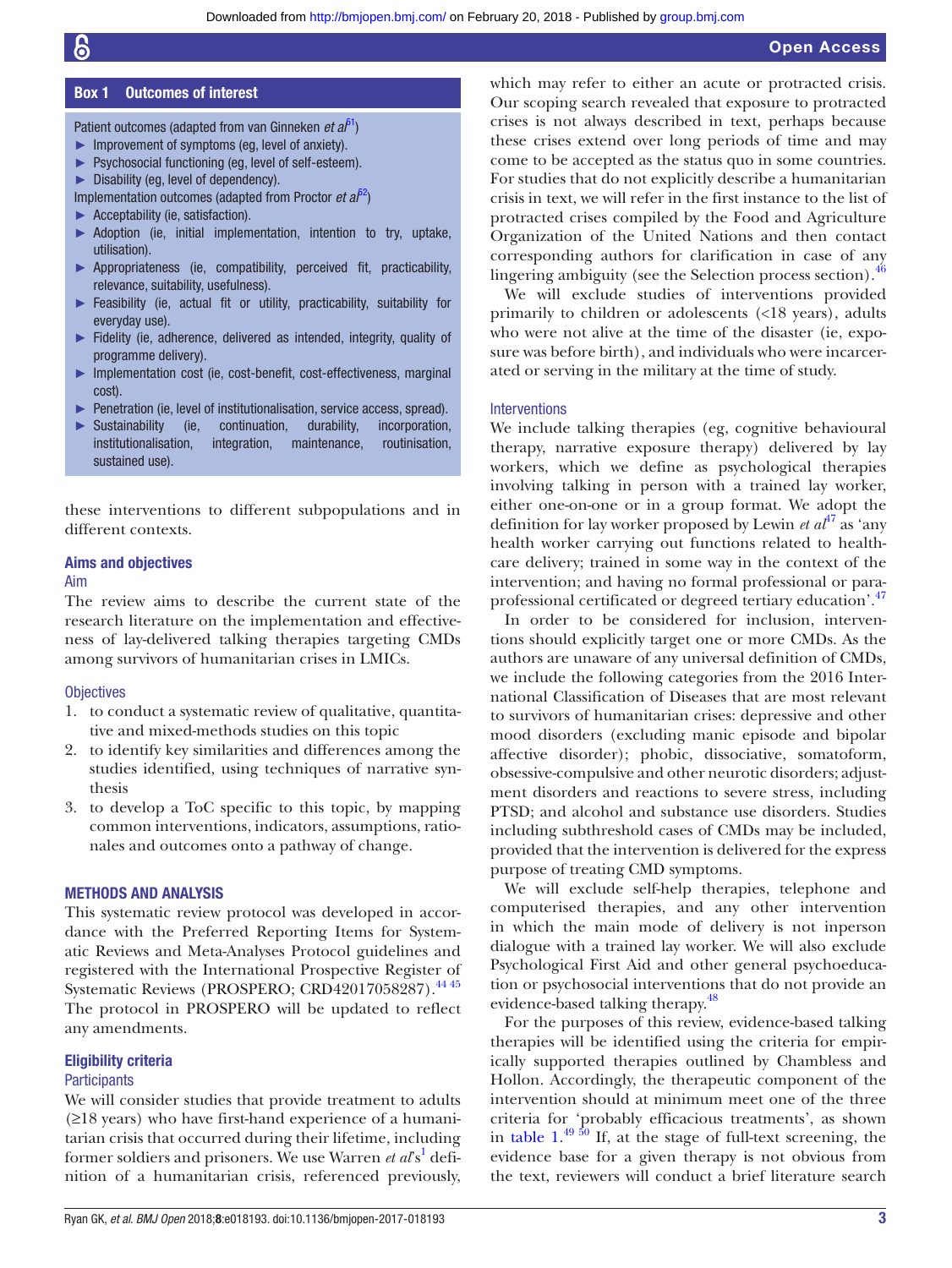<span id="page-3-0"></span>

| Five core components of Theory of Change (adapted from De Silva et $a^{(5)}$ )<br>Table 2 |                                                                                                                                                              |                                                                                                                                    |
|-------------------------------------------------------------------------------------------|--------------------------------------------------------------------------------------------------------------------------------------------------------------|------------------------------------------------------------------------------------------------------------------------------------|
| <b>Terminology</b>                                                                        | <b>Definitions</b>                                                                                                                                           | <b>Examples</b>                                                                                                                    |
| Outcomes (ie, 'Pre-conditions' or 'Milestones')                                           |                                                                                                                                                              |                                                                                                                                    |
| Short-term, intermediate                                                                  | The intended results of the interventions:<br>things that do not exist now, but need to exist<br>in order for the logical causal pathway not to<br>be broken | Change in knowledge, attitudes and skills of lay<br>health workers to enable them to successfully<br>deliver talking therapy       |
| Long-term                                                                                 | The final outcome the programme is able to<br>change on its own                                                                                              | Reduced prevalence of CMDs in the population<br>receiving talking therapy                                                          |
| Ultimate<br>(ie, 'Impact' or 'Goal')                                                      | The real-world change you are trying to affect                                                                                                               | Reduced prevalence of CMDs among survivors<br>of humanitarian crises                                                               |
| Interventions (ie, 'Strategies')                                                          | The different components of the complex<br>intervention                                                                                                      | Training of lay workers on the delivery of talking<br>therapy                                                                      |
| Indicators                                                                                | Things you can measure and document to<br>determine whether you are making progress<br>towards, or have achieved, each outcome                               | Reduction in symptom severity for CMDs                                                                                             |
| Rationale                                                                                 | Key beliefs that underlie why one outcome<br>(leads to) the next, and why you must do<br>certain activities to produce the desired<br>outcome                | Humanitarian responders need to be educated<br>about signs and symptoms of CMDs in order<br>for CMDs to be detected during crises. |
| Assumptions                                                                               | An external condition beyond the control of<br>the project that must exist for the outcome to<br>be achieved                                                 | Task-sharing with lay workers is socially and<br>politically acceptable.                                                           |

CMD, common mental disorders.

in order to make a final judgement. If the literature identified is insufficient to make a judgement, then the corresponding author will be contacted to clarify (see the Selection process section).

# **Comparators**

No comparator is required for a study to be considered for inclusion. In the case of between-subject designs, no restrictions on type of comparator will be applied.

# **Outcomes**

Studies must report one or more patient outcomes or implementation outcomes of a relevant intervention targeting CMDs in order to be considered for inclusion. Outcomes may be measured quantitatively or described qualitatively. We will adopt the three categories of patient outcomes used by van Ginneken *et*  $a^{2651}$  and the eight categories of implementation outcomes outlined by Proctor *et al*, $5^2$  as shown in [box](#page-2-0)  $1.^{26\,51\,52}$ 

# Study designs

Qualitative, quantitative and mixed-method studies evaluating the implementation or effectiveness of relevant interventions are eligible for inclusion. Study designs that do not comply with these criteria (eg, ecological or prevalence studies) will be excluded.

# **Setting**

We will include studies conducted in LMICs, based on the classification of the World Bank during the financial year in which the study was published. Studies of interventions delivered to refugees from LMICs will be excluded if the interventions are delivered in a high-income country setting.

# Report characteristics

To be considered for inclusion, the study must be published by the time the search has concluded. No restrictions on language will be applied. The research group responsible for this review at the London School of Hygiene & Tropical Medicine includes Albanian, Arabic, English, French, German, Hindi, Portuguese, Punjabi and Spanish speakers, who may assist with screening. If necessary, we will recruit additional bilingual screeners from among the highly diverse staff and student population at the school. Studies in languages other than English that are deemed fit for inclusion will be translated into English by a bilingual translator with experience using medical terminology in both languages. The translation will then be used as the source material for quality appraisal and data extraction.

#### Information sources

Searches in the following bibliographic databases were performed in May 2017: Ovid MEDLINE(R) (1946– 2017), Embase (1974–2017), PsycINFO (1806–2017), PsycEXTRA (1908–2017), Global Health (1910–2017) and Cochrane Library (all years). We will also search the trial registry ClinicalTrials.gov. Additional approaches to identify literature will include forward and backward citation searches of included literature, screening of included studies of existing systematic reviews on related topics, and hand searches of contents pages of the following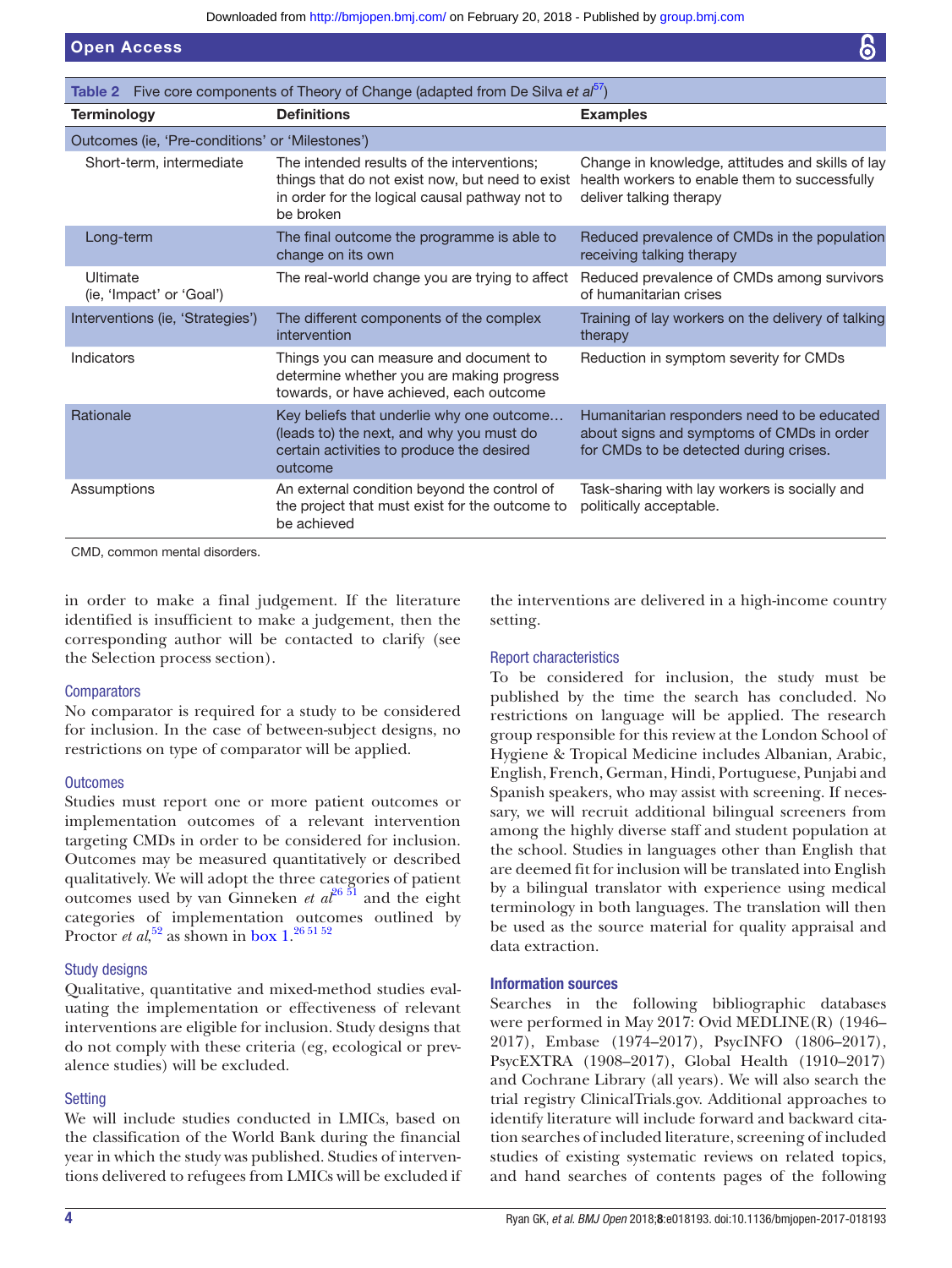



<span id="page-4-0"></span>Figure 1 Synthesis process and Theory of Change (ToC) development (adapted from Popay *et al*[55\)](#page-8-9). Solid box: step in the process of narrative synthesis; solid arrow: progression between steps of narrative synthesis; dashed box: parallel process of ToC development; dashed arrow: feedback loops between narrative synthesis and ToC development.

journals: *Conflict and Health*, *International Journal of Mental Health Systems* and *World Psychiatry*. We will also contact a minimum of 15 experts from academic research institutions, United Nations agencies and non-governmental organisations working on MHPSS in LMICs affected by humanitarian crises. Finally, resource directories of mental health networks including the Mental Health Innovation Network (MHIN, mhinnovation.net/innovations) and the MHPSS Network (mhpss.net/resources) will be searched to identify relevant grey literature, such as reports of programme evaluations. The search strategy was developed, piloted and refined in consultation with a qualified information specialist and informed by published systematic reviews on related topics.<sup>26 30</sup> The search strategy was further adjusted for syntax and search terms for use in different databases; however, it has not been optimised for other languages besides English.

# Search strategy

A scoping search identified five key domains that were then used to develop the search strategy: LMICs, talking therapies, lay workers, CMDs and humanitarian crises.

For each domain, relevant subject headings and search terms are combined with Boolean operators. Subject headings are exploded where relevant. Suitable wild cards are used to adjust for variations in spelling and pluralisation of individual search terms. Search terms, headings and syntax have been adjusted for each database. No restrictions were placed on language, year of publication or publication status in the search strategy. The search strategy for MEDLINE is presented in online [supplemen](https://dx.doi.org/10.1136/bmjopen-2017-018193)[tary appendix 1.](https://dx.doi.org/10.1136/bmjopen-2017-018193)

#### Study records

#### Data management

The reference management software EndNote V.X7.5 will be used to manage bibliographies, citations and references throughout the review. Data extraction sheets will be stored as Word documents in Microsoft Word 2016. NVivo V.11 will be used to organise, analyse and synthesise extracted data.

# Selection process

Two reviewers will independently screen all titles and abstracts, and assess full-text articles against the inclusion criteria. A third reviewer will be engaged to resolve discrepancies between the two reviewers at any point in the screening and assessment process. If disagreements persist, we will contact study authors to seek additional information. Up to two attempts will be made to contact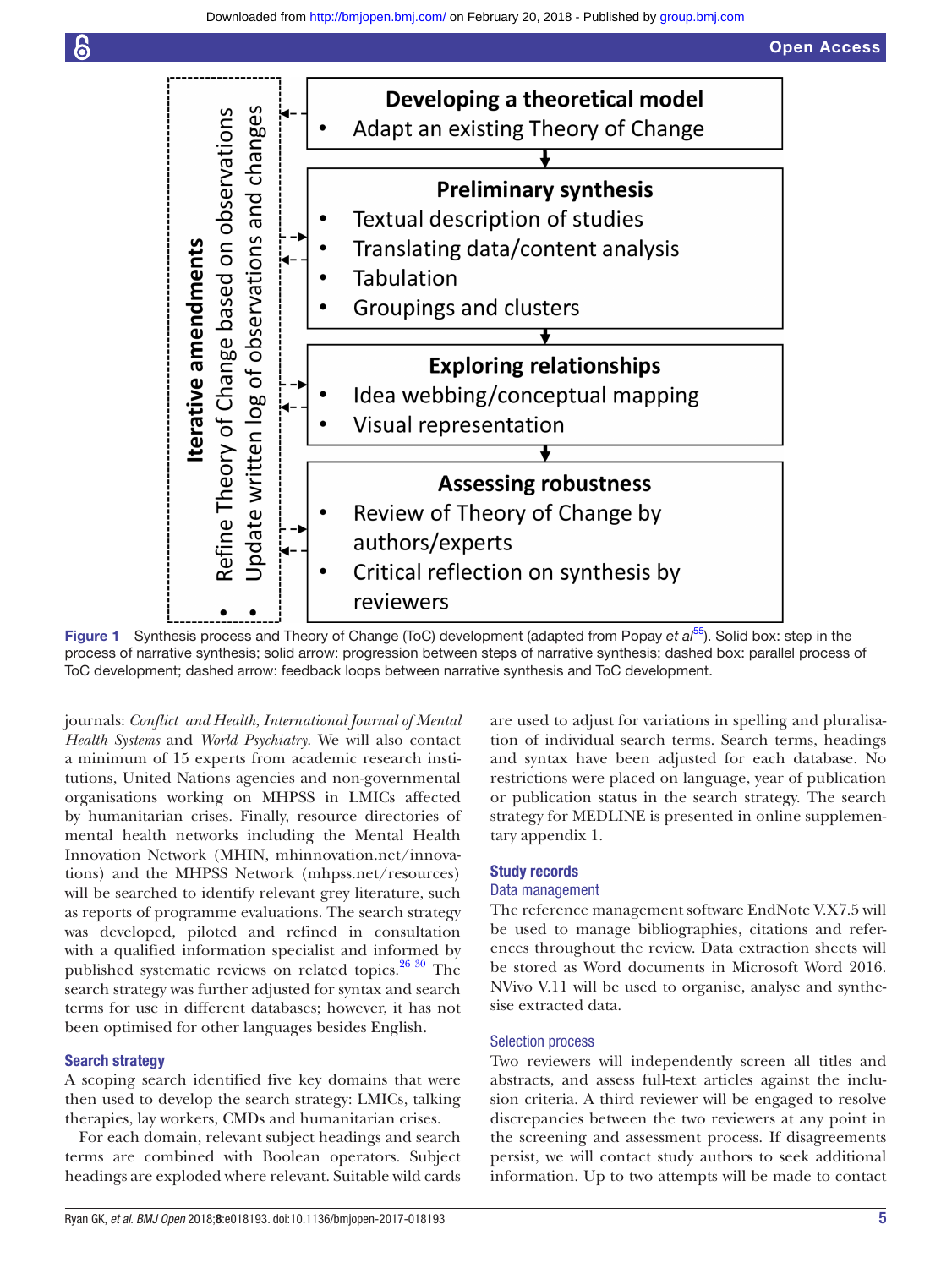Data synthesis

# Data collection process

A data extraction sheet will be developed, piloted and refined with particular attention to the working draft of the ToC map to be agreed at an early stage of the narrative synthesis (see the Developing a theoretical model section). One reviewer will extract data from all included studies. A second reviewer will verify the extracted items. A third reviewer may be engaged to resolve disagreement. As in the selection process, if there are missing data, study authors will be contacted at 2-week intervals. If there is no response after two attempts, the data will be recorded as missing.

# Data items

As described above, the data extraction sheet will be finalised after the working draft of the ToC map is agreed (see the Developing a theoretical model section). At a minimum, we expect the data extraction sheet to include the following items:

- 1. publication details (title, author(s), publication year and journal/source)
- 2. study details (country, setting, target population, target condition, study design, patient outcomes, implementation outcomes, results)
- 3. intervention details (type of talking therapy, description of talking therapy, type of lay worker responsible for delivery, qualification(s)/training of lay workers).

# Study quality

Quality will be assessed using the Effective Public Health Practice Project (EPHPP) Quality Assessment Tool for Quantitative Studies and the Critical Appraisal Skills Programme (CASP) Qualitative Research Checklist[.53 54](#page-8-10) The EPHPP tool produces a global rating of 'strong', 'moderate' or 'weak', for each study. Although the CASP checklist does not produce a global rating, the reviewers will take into consideration the criteria from the checklist in order to assign a global rating of 'strong', 'moderate' or 'weak' to each qualitative study as well, in order to enable disaggregation by study quality in the narrative synthesis (see the Assessing robustness section). For mixed-methods studies, both tools will be applied separately. The EPHPP and CASP ratings will then be taken into consideration by the reviewers when assigning a single global rating.

Two reviewers will conduct these assessments independently. Any disagreements will then be resolved through discussion until consensus is reached. If disagreement persists, a third reviewer will be consulted. As the aim of the synthesis is to describe the current state of the literature, studies will not be excluded on the basis of quality.

Methods of narrative synthesis will be used for the purposes of this analysis, following guidance produced by Popay *et al*<sup>[55](#page-8-9)</sup> for the Economic and Social Research Council UK Methods Programme (2006). A narrative synthesis is 'an approach to the systematic review and synthesis of findings from multiple studies that relies primarily on the use of words and text to summarise and explain the findings of the synthesis'  $(p5)$ .<sup>55</sup> A narrative synthesis is desirable where the included studies are not similar enough to allow for a specialist synthesis (eg, meta-analysis or meta-ethnography), as is expected to be the case in this review. Popay *et al* divide a narrative synthesis into four main elements:

- 1. developing a theoretical model of how the intervention works, why and for whom
- 2. preliminary synthesis
- 3. exploring relationships in the data
- 4. assessing the robustness of the synthesis.

# Developing a theoretical model

As Popay *et al*<sup> $55$ </sup> note, a ToC 'is concerned with how the intervention works, why and for whom' (p12). $55$  Although reviewers are increasingly being encouraged to use ToC, there is no universal definition of ToC and little guidance on the development of ToC maps for systematic reviews[.55–58](#page-8-9) Therefore, this review will adopt the definition proposed by De Silva *et al* in an influential methods paper commonly cited by researchers conducting ToC-driven evaluations of complex mental health interventions $^{57\,59\,60}$ :

'ToC is 'a theory of how and why an initiative works'…It is visually represented in a ToC map which is a graphic representation of the causal pathways through which an intervention is expected to achieve its impact within the constraints of the setting in which it is implemented'. $5761$ 

The ToC map for this review will include five of the core components ([table](#page-3-0) 2) identified by De Silva *et al*. [57](#page-8-8) Outcomes will be mapped onto a causal pathway, and indicators attached to the corresponding outcomes. The interventions that lead to each outcome, the rationale for why each outcome leads to the next and the assumptions attached to each outcome will also be mapped onto the causal pathway.

The ToC map for MHPSS interventions published in a previous review by Bangpan *et al*<sup>[21](#page-7-21)</sup> will serve as the initial point of departure for ToC development.<sup>21</sup> This ToC draws on the IASC guidelines on MHPSS in emergency settings as well as prior reviews of MHPSS.<sup>[15 21](#page-7-15)</sup> However, as the authors note, 'there is no single theory of change that can be applied for all possible types of MHPSS programme'  $(p3)$ .<sup>21</sup> This ToC is not specific to psychological therapies or lay-delivered interventions, nor does it follow the same conventions as De Silva *et al.*<sup>[57](#page-8-8)</sup> Therefore, it will first be adapted by the lead reviewer, drawing on seven existing reviews of non-specialist-delivered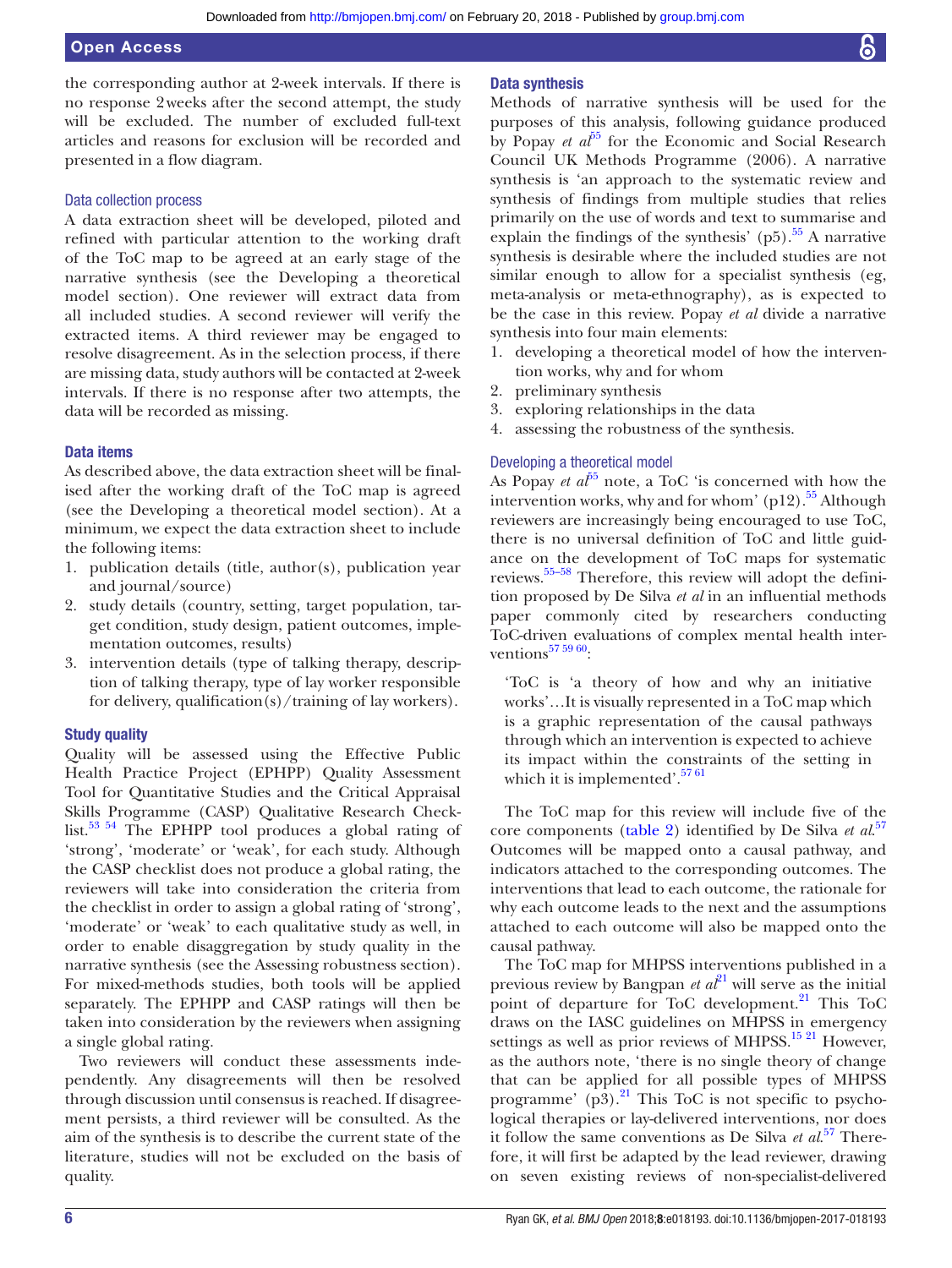psychological therapies and psychological therapies for populations affected by humanitarian crises in LMICs identified during our scoping review.[20 23 26 27 30 36 42](#page-7-13) A second reviewer with knowledge of the relevant literature will critically evaluate this adapted ToC map, and a working draft will be agreed between the two reviewers. A third reviewer will be consulted in case of disagreement.

This ToC map will then be amended iteratively by two reviewers working collaboratively, as described in [figure](#page-4-0) 1, in order to incorporate the results of the review.

#### Preliminary synthesis

We will conduct a summative content analysis of the full texts of included studies. Using the working draft of the ToC map and data extraction sheet to derive the initial categories, a draft coding framework will be developed and amended iteratively by two reviewers during a preliminary phase of data immersion. The two reviewers will agree on a final coding framework after discussing their individual drafts, develop a shared codebook and then double-code the data deductively. Through this process, qualitative data can be transformed into quantitative data and used to calculate summary statistics. Any discrepancies in coding between the two reviewers will be discussed and referred to a third reviewer, if necessary, for resolution. A similar process was recently used by another ToC-driven synthesis published by the Campbell Collaboration.<sup>62</sup> 63

#### Exploring relationships

Relationships will initially be explored by tabulating the quantitative data from the preliminary synthesis, in order to identify any notable patterns (eg, which lay workers have delivered which talking therapies). Then, idea webbing and conceptual mapping will be employed, as recommended by Popay *et al.*<sup>[55](#page-8-9)</sup> This will involve visual diagramming of the various ToC components captured through the content analysis as well as the insights recorded previously in memos. The resulting diagrams will be compared with the working draft of the ToC map, which will then be amended as necessary, in order to take into account the observed relationships. While the two reviewers involved in coding will be mainly responsible for this process, any amendments to the ToC will be discussed and agreed by all reviewers.

#### Assessing robustness

Summary statistics will be presented for each component of the ToC map, based on the quantitative data generated through the content analysis. These statistics will indicate, for example, how many studies report on a particular outcome or use a particular intervention, and will be disaggregated by study design and quality. This will enable the reviewers to critically assess the quality and quantity of studies underpinning the ToC, and to suggest areas where new research is needed.

The ToC map will be circulated to the corresponding authors of the included studies and to the experts consulted during the literature search, for feedback. The reviewers will also be asked to critically reflect on the process of conducting the synthesis, both independently through a written log maintained by the reviewers throughout the process and also at the conclusion of the process through group discussion.

#### **LIMITATIONS**

Based on our initial scoping review, we expect to identify a small number of controlled studies, with substantial heterogeneity. As such, we do not believe that a meta-analysis will be appropriate, and have instead proposed a narrative synthesis, the results of which are primarily qualitative and therefore transferable, but never generalisable. The resulting ToC, for example, would need to be locally adapted before it could be meaningfully used to inform the design of a study.

Further, the exclusion of unpublished literature limits the transferability of the results, particularly to non-research contexts. While studies are not excluded on the basis of language, the search terms for this review have not been optimised for languages other than English. This could also limit transferability to non-Anglophone contexts.

Finally, our motivation for conducting this review is to provide a fine-grained synthesis of the literature on a more narrowly defined category of interventions than is commonly used in systematic reviews of psychological interventions for survivors of humanitarian crises. Accordingly, we have excluded several groups of people (ie, children and adolescents, people who are incarcerated or serving in the military) who are likely to have different needs from the general adult population and who commonly access services through institutions (eg, schools, prisons, military hospitals) as opposed to general community-based programmes. We would recommend that future reviews target these vulnerable and often underserved groups, who can also benefit from talking therapies.

#### Ethics and dissemination

This research relies on previously collected and anonymised data and does not require ethical approval. We plan to present our results in a manuscript to be submitted for publication in a peer-reviewed journal. We will make use of existing links with MHIN, a partnership between the Centre for Global Mental Health and the WHO, and with the Center for Humanitarian Health and Center for Global Health of Johns Hopkins University, in order to develop and execute a knowledge exchange strategy involving generators (eg, researchers, innovators), enablers (eg, media, advocacy groups) and users (eg, policy makers, service users). This will include the dissemination of knowledge exchange products (eg, webinars, policy briefs, research summaries) both online and at live events such as meetings and conferences. The aim of this strategy is to help inform the rapidly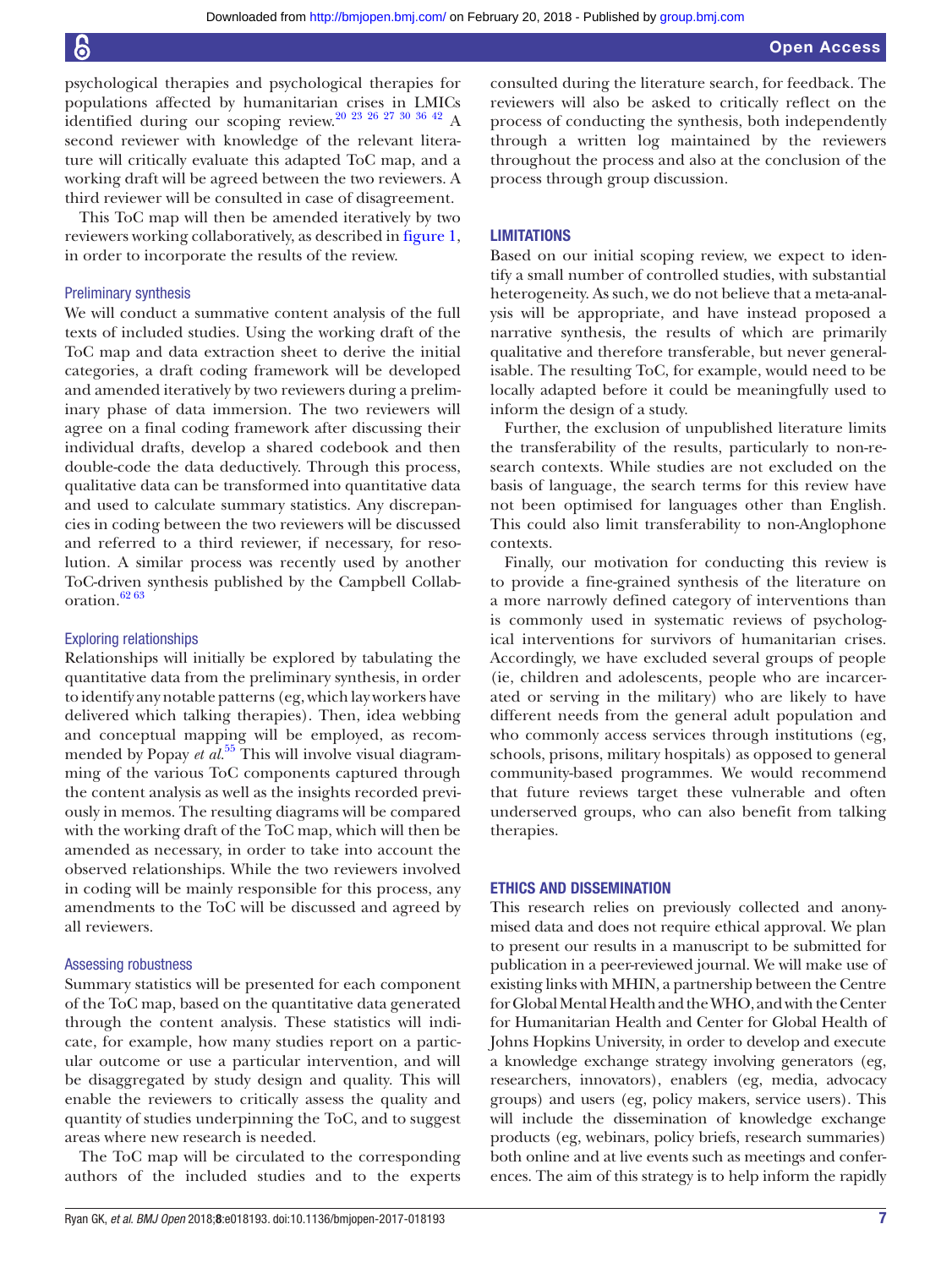growing global research agenda on scalable psychological interventions for populations affected by adversity.

Contributors GKR, JKB and JE contributed to the conceptualisation of the review. GKR and AB wrote the manuscript draft and developed the search strategy. JKB and JE revised and edited the manuscript draft and search strategy. All authors approved the manuscript.

Funding This review is funded by the National Institute of Mental Health of the USA, through an administrative supplement to grant R01MH105450.

Disclaimer The funder played no role in the conceptualisation and preparation of this manuscript, or the decision to submit it for publication.

Competing interests None declared.

Patient consent Not required.

Provenance and peer review Not commissioned; externally peer reviewed.

Open Access This is an Open Access article distributed in accordance with the Creative Commons Attribution Non Commercial (CC BY-NC 4.0) license, which permits others to distribute, remix, adapt, build upon this work non-commercially, and license their derivative works on different terms, provided the original work is properly cited and the use is non-commercial. See: [http://creativecommons.org/](http://creativecommons.org/licenses/by-nc/4.0/) [licenses/by-nc/4.0/](http://creativecommons.org/licenses/by-nc/4.0/)

#### Preregistration PROSPEROCRD42017058287

© Article author(s) (or their employer(s) unless otherwise stated in the text of the article) 2018. All rights reserved. No commercial use is permitted unless otherwise expressly granted.

#### **REFERENCES**

- <span id="page-7-0"></span>1. Warren E, Post N, Hossain M, *et al*. Systematic review of the evidence on the effectiveness of sexual and reproductive health interventions in humanitarian crises. *[BMJ Open](http://dx.doi.org/10.1136/bmjopen-2015-008226)* 2015;5:e008226.
- <span id="page-7-1"></span>2. United Nations Office for the Coordination of Humanitarian Affairs. *Saving lives today and tomorrow: managing the risk of humanitarian crises*. New York, NY: United Nations Office for the Coordination of Humanitarian Affairs, 2014. (accessed 06 Nov 2017).
- <span id="page-7-2"></span>3. United Nations Office for the Coordination of Humanitarian Affairs. *Global humanitarian overview 2017*. New York, NY: United Nations Office for the Coordination of Humanitarian Affairs, 2016. (accessed 06 Nov 2017).
- <span id="page-7-3"></span>4. The World Bank. Fragility, conflict and violence. 2017 [http://www.wo](http://www.worldbank.org/en/topic/fragilityconflictviolence/overview) [rldbank.org/en/topic/fragilityconflictviolence/overview](http://www.worldbank.org/en/topic/fragilityconflictviolence/overview) (accessed 06 Nov 2017).
- <span id="page-7-4"></span>5. Lund C, Breen A, Flisher AJ, *et al*. Poverty and common mental disorders in low and middle income countries: a systematic review. *[Soc Sci Med](http://dx.doi.org/10.1016/j.socscimed.2010.04.027)* 2010;71:517–28.
- <span id="page-7-5"></span>6. Bruckner TA, Scheffler RM, Shen G, *et al*. The mental health workforce gap in low- and middle-income countries: a needs-based approach. *[Bull World Health Organ](http://dx.doi.org/10.2471/BLT.10.082784)* 2011;89:184–94.
- <span id="page-7-6"></span>7. de Jong JT, Komproe IH, Van Ommeren M. Common mental disorders in postconflict settings. *[Lancet](http://dx.doi.org/10.1016/S0140-6736(03)13692-6)* 2003;361:2128–30.
- <span id="page-7-7"></span>8. van Ommeren M, Saxena S, Saraceno B, *et al*. Aid after disasters. *[BMJ](http://dx.doi.org/10.1136/bmj.330.7501.1160)* 2005;330:1160–1.
- 9. Steel Z, Chey T, Silove D, *et al*. Association of torture and other potentially traumatic events with mental health outcomes among populations exposed to mass conflict and displacement: a systematic review and meta-analysis. *[JAMA](http://dx.doi.org/10.1001/jama.2009.1132)* 2009;302:537–49.
- <span id="page-7-8"></span>10. Ventevogel P, van Ommeren M, Schilperoord M, *et al*. Improving mental health care in humanitarian emergencies. *[Bull World Health](http://dx.doi.org/10.2471/BLT.15.156919)  [Organ](http://dx.doi.org/10.2471/BLT.15.156919)* 2015;93:666–666A.
- <span id="page-7-11"></span>11. World Health Organization. *mhGAP Humanitarian Intervention Guide (mhGAP-HIG): clinical management of mental, neurological and substance use conditions in humanitarian emergencies*. Geneva, Switzerland: World Health Organization, 2015. (accessed 06 Nov 2017).
- <span id="page-7-9"></span>12. World Health Organization. *Mental health atlas 2014*. Geneva, Switzerland: World Health Organization, 2015. (accessed 06 Nov 2017).
- <span id="page-7-10"></span>13. Thomas AR. Mental health - the silent crisis in Sierra Leone. Sierra Leone news. 2015 [http://www.thesierraleonetelegraph.com/mental](http://www.thesierraleonetelegraph.com/mental-health-the-silent-crisis-in-sierra-leone/)[health-the-silent-crisis-in-sierra-leone/](http://www.thesierraleonetelegraph.com/mental-health-the-silent-crisis-in-sierra-leone/) (accessed 06 Nov 2017).
- 14. World Health Organization. *Mental health services in Liberia: building back better*. Geneva: World Health Organization, 2016. (accessed 06 Novr 2017).
- <span id="page-7-15"></span>15. Inter-Agency Standing Committee. *IASC guidelines on mental health and psychosocial support in emergency settings*. Geneva, Switzerland: Inter-Agency Standing Committee, 2007. (accessed 06 Nov 2017).
- 16. The Sphere Project. *The Sphere Project: humanitarian charter and minimum standards in humanitarian response*. The Sphere Project: Geneva, Switzerland, 2011. (accessed 06 Nov 2017).
- <span id="page-7-19"></span>17. World Health Organization. *Problem management plus (PM+): individual psychological help for adults impaired by distress in communities exposed to adversity*. Geneva, Switzerland: World Health Organization, 2016. (accessed 06 Nov 2017).
- <span id="page-7-18"></span>18. World Health Organization. *Scalable psychological interventions for people in communities affected by adversity: a new area of mental health and psychosocial work at WHO*. Geneva, Switzerland: World Health Organization, 2017. (accessed 06 Nov 2017).
- <span id="page-7-12"></span>19. NHS. Talking therapies explained. 2016 [https://www.nhs.uk/](https://www.nhs.uk/Conditions/stress-anxiety-depression/Pages/Types-of-therapy.aspx) [Conditions/stress-anxiety-depression/Pages/Types-of-therapy.aspx](https://www.nhs.uk/Conditions/stress-anxiety-depression/Pages/Types-of-therapy.aspx)  (accessed 06 Nov 2017).
- <span id="page-7-13"></span>20. Tol WA, Barbui C, Galappatti A, *et al*. Mental health and psychosocial support in humanitarian settings: linking practice and research. *[Lancet](http://dx.doi.org/10.1016/S0140-6736(11)61094-5)* 2011;378:1581–91.
- <span id="page-7-21"></span>21. Bangpan M, Dickson K, Felix L, *et al*. *The impact of mental health and psychosocial support interventions on people affected by humanitarian emergencies: a systematic review*. Oxford, UK: Oxfam, 2017. (accessed 06 Nov 2017).
- <span id="page-7-14"></span>22. Patel N, Kellezi B, Williams AC. Psychological, social and welfare interventions for psychological health and well-being of torture survivors. *[Cochrane Database Syst Rev](http://dx.doi.org/10.1002/14651858.CD009317.pub2)* 2014;11:CD009317.
- 23. Morina N, Malek M, Nickerson A, *et al*. Meta-analysis of interventions for posttraumatic stress disorder and depression in adult survivors of mass violence in low- and middle-income countries. *[Depress Anxiety](http://dx.doi.org/10.1002/da.22618)* 2017;34:679–91.
- 24. Dossa NI, Hatem M. Cognitive-behavioral therapy versus other PTSD psychotherapies as treatment for women victims of warrelated violence: a systematic review. *[ScientificWorldJournal](http://dx.doi.org/10.1100/2012/181847)* 2012;2012:1–19.
- <span id="page-7-16"></span>25. Vally Z, Abrahams L. The Effectiveness of peer-delivered services in the management of mental health conditions: a meta-analysis of studies from low- and middle-income countries. *[International Journal](http://dx.doi.org/10.1007/s10447-016-9275-6)  [for the Advancement of Counselling](http://dx.doi.org/10.1007/s10447-016-9275-6)* 2016;38:330–44.
- <span id="page-7-22"></span>26. van Ginneken N, Tharyan P, Lewin S, *et al*. Non-specialist health worker interventions for the care of mental, neurological and substance-abuse disorders in low- and middle-income countries. *[Cochrane Database Syst Rev](http://dx.doi.org/10.1002/14651858.CD009149.pub2)* 2013;11:CD009149.
- 27. Chowdhary N, Sikander S, Atif N, *et al*. The content and delivery of psychological interventions for perinatal depression by nonspecialist health workers in low and middle income countries: a systematic review. *[Best Pract Res Clin Obstet Gynaecol](http://dx.doi.org/10.1016/j.bpobgyn.2013.08.013)* 2014;28:113–33.
- 28. Clarke K, King M, Prost A. Psychosocial interventions for perinatal common mental disorders delivered by providers who are not mental health specialists in low- and middle-income countries: a systematic review and meta-analysis. *[PLoS Med](http://dx.doi.org/10.1371/journal.pmed.1001541)* 2013;10:e1001541.
- 29. Rahman A, Fisher J, Bower P, *et al*. Interventions for common perinatal mental disorders in women in low- and middle-income countries: a systematic review and meta-analysis. *[Bull World Health](http://dx.doi.org/10.2471/BLT.12.109819)  [Organ](http://dx.doi.org/10.2471/BLT.12.109819)* 2013;91:593–601.
- 30. Singla DR, Kohrt BA, Murray LK, *et al*. Psychological treatments for the world: lessons from low- and middle-income countries. *[Annu Rev](http://dx.doi.org/10.1146/annurev-clinpsy-032816-045217)  [Clin Psychol](http://dx.doi.org/10.1146/annurev-clinpsy-032816-045217)* 2017;13:149–81.
- <span id="page-7-17"></span>31. Mutamba BB, van Ginneken N, Smith Paintain L, *et al*. Roles and effectiveness of lay community health workers in the prevention of mental, neurological and substance use disorders in low and middle income countries: a systematic review. *[BMC Health Serv Res](http://dx.doi.org/10.1186/1472-6963-13-412)* 2013:13:412.
- 32. Sijbrandij M, Bryant RA, Schafer A, *et al*. Problem Management Plus (PM+) in the treatment of common mental disorders in women affected by gender-based violence and urban adversity in Kenya; study protocol for a randomized controlled trial. *[Int J Ment Health](http://dx.doi.org/10.1186/s13033-016-0075-5)  [Syst](http://dx.doi.org/10.1186/s13033-016-0075-5)* 2016;10.
- 33. Crumlish N, O'Rourke K. A systematic review of treatments for posttraumatic stress disorder among refugees and asylum-seekers. *[J](http://dx.doi.org/10.1097/NMD.0b013e3181d61258)  [Nerv Ment Dis](http://dx.doi.org/10.1097/NMD.0b013e3181d61258)* 2010;198:237–51.
- <span id="page-7-20"></span>34. Weiss WM, Ugueto AM, Mahmooth Z, *et al*. Mental health interventions and priorities for research for adult survivors of torture and systematic violence: a review of the literature. *[Torture](http://www.ncbi.nlm.nih.gov/pubmed/27857003)* 2016;26:17–44.
- 35. McFarlane CA, Kaplan I. Evidence-based psychological interventions for adult survivors of torture and trauma: a 30-year review. *[Transcult](http://dx.doi.org/10.1177/1363461512447608)  [Psychiatry](http://dx.doi.org/10.1177/1363461512447608)* 2012;49:539–67.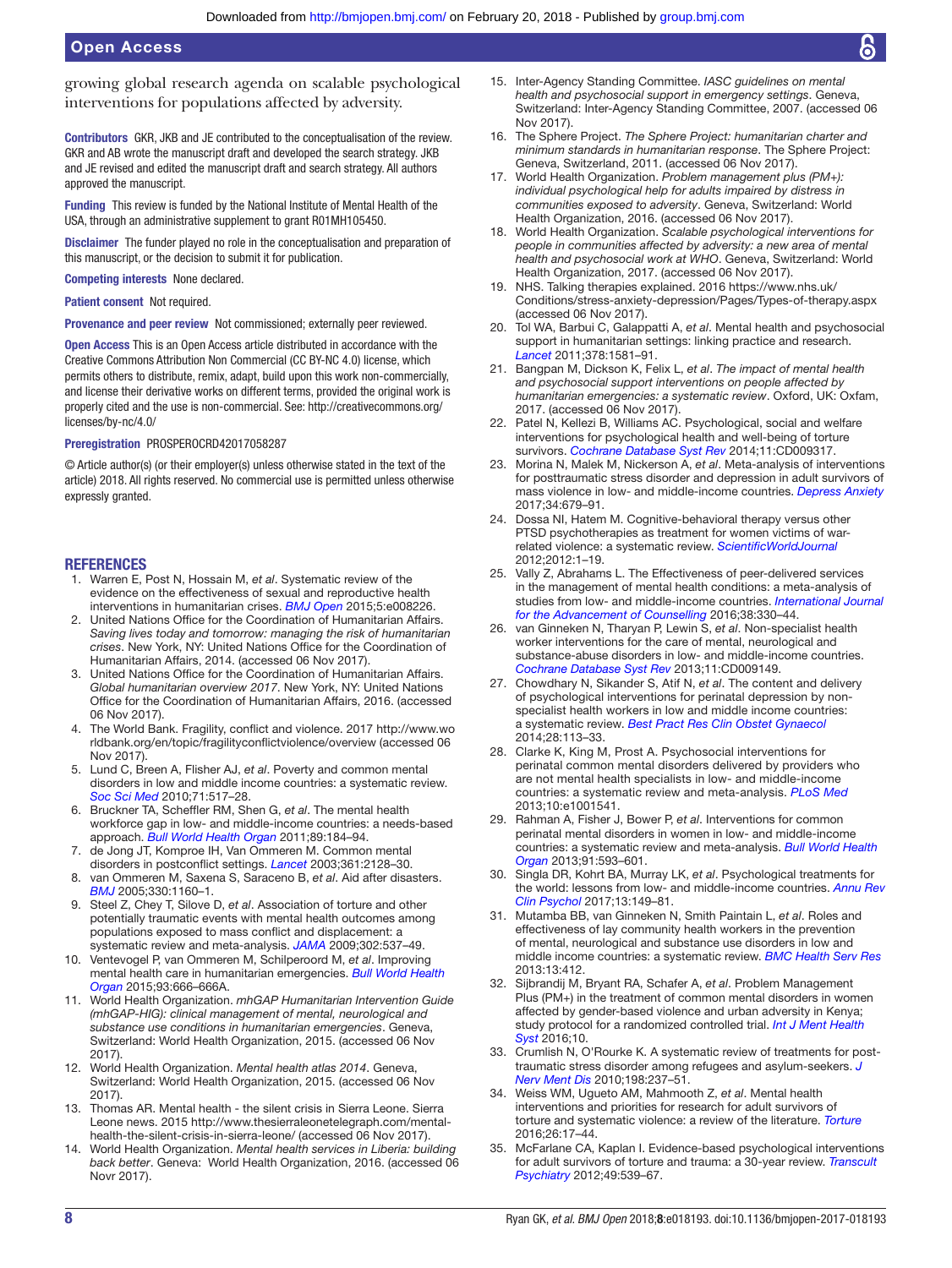- 36. Lipinski K, Liu LL, Wong PW. The effectiveness of psychosocial interventions implemented after the Indian Ocean Tsunami: a systematic review. *[Int J Soc Psychiatry](http://dx.doi.org/10.1177/0020764015623807)* 2016;62:271–80.
- 37. Palic S, Elklit A. Psychosocial treatment of posttraumatic stress disorder in adult refugees: a systematic review of prospective treatment outcome studies and a critique. *[J Affect Disord](http://dx.doi.org/10.1016/j.jad.2010.07.005)* 2011;131:8–23.
- 38. Williams ME, Thompson SC. The use of community-based interventions in reducing morbidity from the psychological impact of conflict-related trauma among refugee populations: a systematic review of the literature. *[J Immigr Minor Health](http://dx.doi.org/10.1007/s10903-010-9417-6)* 2011;13:780–94.
- 39. Bunn M, Goesel C, Kinet M, *et al*. Group treatment for survivors of torture and severe violence: a literature review. *[Torture](http://www.ncbi.nlm.nih.gov/pubmed/27857004)* 2015;26:45–67.
- 40. Tol WA, Stavrou V, Greene MC, *et al*. Sexual and gender-based violence in areas of armed conflict: a systematic review of mental health and psychosocial support interventions. *[Confl Health](http://dx.doi.org/10.1186/1752-1505-7-16)* 2013;7:16.
- 41. Nicholl C, Thompson A. The psychological treatment of Post Traumatic Stress Disorder (PTSD) in adult refugees: a review of the current state of psychological therapies. *[J Ment Health](http://dx.doi.org/10.1080/09638230410001729807)* 2004;13:351–62.
- 42. Jong Kde, Knipscheer JW, Ford N, *et al*. The efficacy of psychosocial interventions for adults in contexts of ongoing man-made violence—a systematic review. *[Health](http://dx.doi.org/10.4236/health.2014.66070)* 2014;06:504–16.
- <span id="page-8-0"></span>43. Razzouk D, Sharan P, Gallo C, *et al*. Scarcity and inequity of mental health research resources in low-and-middle income countries: a global survey. *[Health Policy](http://dx.doi.org/10.1016/j.healthpol.2009.09.009)* 2010;94:211–20.
- <span id="page-8-2"></span>44. Shamseer L, Moher D, Clarke M, *et al*. Preferred reporting items for systematic review and meta-analysis protocols (PRISMA-P) 2015: elaboration and explanation. *[BMJ](http://dx.doi.org/10.1136/bmj.g7647)* 2015;350:g7647.
- 45. Moher D, Shamseer L, Clarke M, *et al*. Preferred reporting items for systematic review and meta-analysis protocols (PRISMA-P) 2015 statement. *[Syst Rev](http://dx.doi.org/10.1186/2046-4053-4-1)* 2015;4:1.
- <span id="page-8-3"></span>46. Food and Agriculture Organization of the United Nations. *The state of food insecurity in the world*. Rome, Italy: Food and Agriculture Organization of the United Nations, 2015. (accessed 06 Nov 2017).
- <span id="page-8-4"></span>47. Lewin SA, Dick J, Pond P, *et al*. Lay health workers in primary and community health care. *[Cochrane Database Syst Rev](http://dx.doi.org/10.1002/14651858.CD004015.pub2)* 2005:CD004015.
- <span id="page-8-5"></span>48. World Health Organization. *Psychological first aid: facilitator's manual for orienting field workers*. Geneva, Switzerland: World Health Organization, 2013. (accessed 06 Nov 2017).
- <span id="page-8-1"></span>49. Chambless DL, Baker-Ericzen M, Baucom DH, *et al*. Update on empirically validated therapies II. *Clin Psychol* 1998;51:3–16.
- 50. Chambless DL, Hollon SD. Defining empirically supported therapies. *[J Consult Clin Psychol](http://dx.doi.org/10.1037/0022-006X.66.1.7)* 1998;66:7–18.
- <span id="page-8-6"></span>51. van Ginneken N, Tharyan P, Lewin S, *et al*. Non-specialist health worker interventions for mental health care in low- and

middle- income countries. *[Cochrane Database Syst Rev](http://dx.doi.org/10.1002/14651858.CD009149)* 2011;2011:CD009149.

- <span id="page-8-7"></span>52. Proctor E, Silmere H, Raghavan R, *et al*. Outcomes for implementation research: conceptual distinctions, measurement challenges, and research agenda. *[Adm Policy Ment Health](http://dx.doi.org/10.1007/s10488-010-0319-7)* 2011;38:65–76.
- <span id="page-8-10"></span>53. Critical Appraisal Skills Programme. *CASP qualitative checklist*. UK: Critical Appraisal Skills Programme, 2014. (accessed 06 November 2017).
- 54. Effective Public Health Practice Project. *Quality assessment tool for quantitative studies*: Effective Public Health Practice Project, 1998. (accessed 06 Nov 2017).
- <span id="page-8-9"></span>55. Popay J, Roberts H, Sowden A, *et al*. *Guidance on the conduct of narrative synthesis in systematic reviews*. Lancester, UK: Lancester University, 2006. (accessed 06 Nov 2017).
- 56. Vogel I. *Review of the use of 'theory of change' in international development*. London, UK: UK Department of International Development, 2012. (accessed 06 Nov 2017).
- <span id="page-8-8"></span>57. De Silva MJ, Breuer E, Lee L, *et al*. Theory of change: a theory-driven approach to enhance the medical research council's framework for complex interventions. *[Trials](http://dx.doi.org/10.1186/1745-6215-15-267)* 2014;15:267.
- 58. Kneale D, Thomas J, Harris K. Developing and optimising the use of logic models in systematic reviews: exploring practice and good practice in the use of programme theory in reviews. *[PLoS One](http://dx.doi.org/10.1371/journal.pone.0142187)* 2015;10:e0142187.
- 59. Chibanda D, Verhey R, Munetsi E, *et al*. Using a theory driven approach to develop and evaluate a complex mental health intervention: the friendship bench project in Zimbabwe. *[Int J Ment](http://dx.doi.org/10.1186/s13033-016-0050-1)  [Health Syst](http://dx.doi.org/10.1186/s13033-016-0050-1)* 2016;10.
- 60. Lund C, Tomlinson M, De Silva M, *et al*. PRIME: a programme to reduce the treatment gap for mental disorders in five low- and middle-income countries. *[PLoS Med](http://dx.doi.org/10.1371/journal.pmed.1001359)* 2012;9:e1001359.
- 61. Weiss CH. Nothing as practical as good theory: exploring theorybased evaluation for comprehensive community initatives for children and families. In: Conell JP, Kubisch AC, Schorr LB, eds. *New Approaches to evaluating community initatives volume 1 concepts, methods and contexts*. Washington, DC: The Aspen Institute, 1995:65–92.
- <span id="page-8-11"></span>62. de Buck E, Hannes K, van Remoortel H, *et al*. *Protocol: approches to promote handwashing and sanitation behaviour change in lowand middle-income countries: a mixed method systematic review*. Oslo, Norway: The Campbell Collaboration, 2013. (accessed 06 Nov 2017).
- 63. de Buck E, Van Remoortel H, Hannes K, *et al*. *Approaches to promote handwashing and sanitation behaviour change in low- and middle-income countries: a mixed method systematic review*. Oslo, Norway: The Campbell Collaboration, 2017. (accessed 06 Nov 2017).